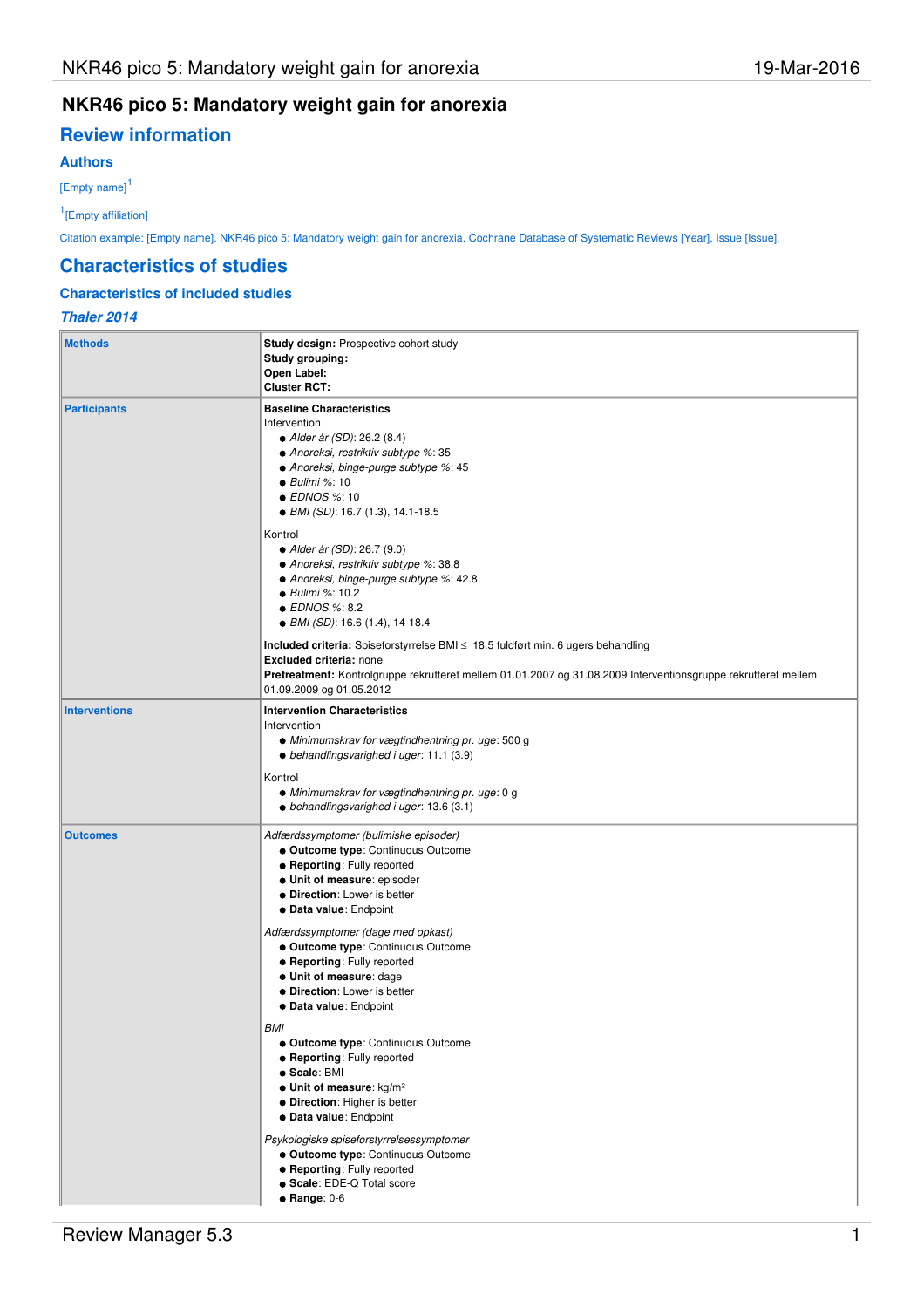|                       | · Unit of measure: points<br>• Direction: Lower is better<br>· Data value: Endpoint                                                                                                                                                                                                                                                                                                                                                                      |
|-----------------------|----------------------------------------------------------------------------------------------------------------------------------------------------------------------------------------------------------------------------------------------------------------------------------------------------------------------------------------------------------------------------------------------------------------------------------------------------------|
|                       | Recovery rate<br><b>. Outcome type: Continuous Outcome</b>                                                                                                                                                                                                                                                                                                                                                                                               |
|                       | Dropout<br>• Outcome type: Dichotomous Outcome<br><b>• Reporting: Fully reported</b><br>• Notes: Som dropout regnes alle grunde til at forlade behandlingen i hele "intention-to-treat" samplet; dem, som<br>startede men ikke gennemførte 6 uger, dem der på eget initiativ forlod behandlingen efter mere end 6 ugers<br>behandling, og dem der blev bedt om at forlade behandlingen grundet for lidt vægtindhentning i den eksperimentelle<br>gruppe. |
|                       | Livskvalitet<br><b>. Outcome type: Continuous Outcome</b>                                                                                                                                                                                                                                                                                                                                                                                                |
|                       | Indlæggelser<br><b>. Outcome type: Continuous Outcome</b>                                                                                                                                                                                                                                                                                                                                                                                                |
| <b>Identification</b> | Sponsorship source: ingen information<br>Country: Canada<br>Setting: Dag-hospital<br><b>Comments: ingen</b><br>Authors name: Lea Thaler<br><b>Institution:</b> Eating Disorders Program, Douglas University Institute in Mental Health<br>Email: lea.thaler@douglas.mcgill.ca, leathaler@gmail.com<br>Address: 875 LaSalle Blvd, Montreal, Quebec, Canada H4H 1R3                                                                                        |
| <b>Notes</b>          | Nkr 46 Anoreksi on 27/02/2016 22:30<br><b>Interventions</b><br>Behandlingsvarighed i uger inkluderer dem, der blev bedt om at forlade programmet grundet for lidt vægtindhentning. Hvis<br>disse ikke medregnes, er behandlingsvarighed ens i interventionsgruppe og kontrolgruppe.                                                                                                                                                                      |

## Risk of bias table

Footnotes

## **Characteristics of excluded studies**

| <b>Allan 2010</b>           |                         |  |
|-----------------------------|-------------------------|--|
| <b>Reason for exclusion</b> | Wrong study design      |  |
| <b>Bamford 2015</b>         |                         |  |
| <b>Reason for exclusion</b> | Wrong study design      |  |
| <b>Bolton 2005</b>          |                         |  |
| <b>Reason for exclusion</b> | Wrong study design      |  |
| <b>Davies 2005</b>          |                         |  |
| <b>Reason for exclusion</b> | Wrong study design      |  |
| Dempfle 2013                |                         |  |
| <b>Reason for exclusion</b> | Wrong study design      |  |
| Föcker 2015                 |                         |  |
| <b>Reason for exclusion</b> | Wrong study design      |  |
| Garber 2012                 |                         |  |
| <b>Reason for exclusion</b> | Wrong study design      |  |
| Katzman 2012                |                         |  |
| <b>Reason for exclusion</b> | Editorial (not a study) |  |
| <b>LeGrange 2013</b>        |                         |  |
| <b>Reason for exclusion</b> | Editorial (not a study) |  |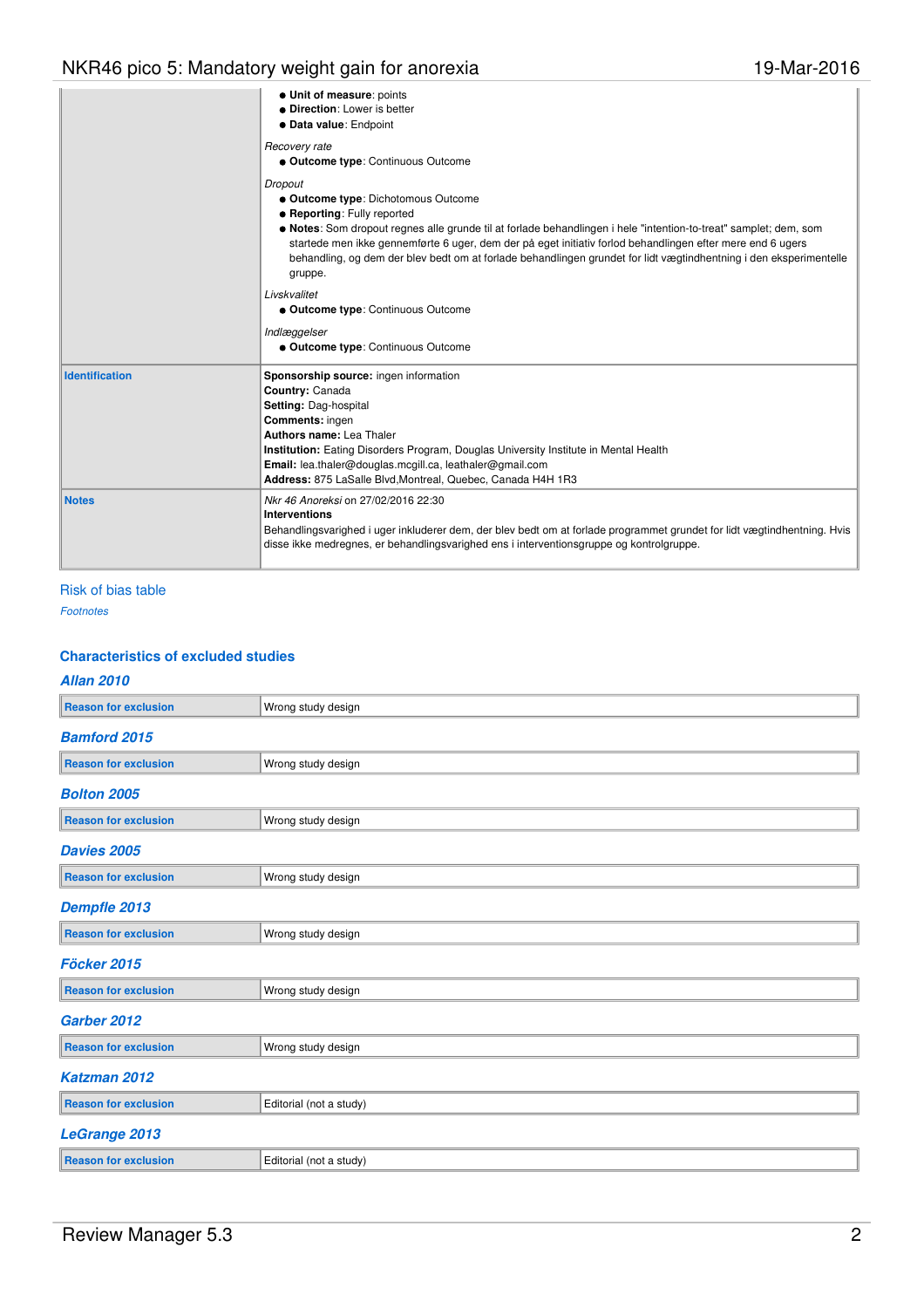## NKR46 pico 5: Mandatory weight gain for anorexia 19-Mar-2016

| <b>LeGrange 2014</b>        |                    |
|-----------------------------|--------------------|
| <b>Reason for exclusion</b> | Wrong study design |
| <b>Meguerditchian 2009</b>  |                    |
| <b>Reason for exclusion</b> | Wrong study design |
| Redgrave 2015               |                    |
| <b>Reason for exclusion</b> | Wrong study design |
| <b>Roze 2007</b>            |                    |
| <b>Reason for exclusion</b> | Wrong study design |
| <b>Sebastian 2014</b>       |                    |
| <b>Reason for exclusion</b> | Wrong study design |
| <b>Steinhausen 2008</b>     |                    |
| <b>Reason for exclusion</b> | Wrong study design |
| Swenne 2008                 |                    |
| <b>Reason for exclusion</b> | Wrong study design |
| Thomas 2009                 |                    |
| <b>Reason for exclusion</b> | Wrong study design |
| <b>Vale 2014</b>            |                    |
| <b>Reason for exclusion</b> | Wrong study design |
| <b>Whitelaw 2010</b>        |                    |
| <b>Reason for exclusion</b> | Wrong study design |

Footnotes

#### **Characteristics of studies awaiting classification**

Footnotes

#### **Characteristics of ongoing studies**

Footnotes

## **Summary of findings tables**

## **Additional tables**

## **References to studies**

### **Included studies**

#### **Thaler 2014**

Thaler,L.; Wilson,S.; Coelho,J. S.; Mazanek Antunes,J.; Israel,M.; Steiger,H.. Mandating weekly weight gain in a day treatment program for eating disorders.. International Journal of Eating Disorders 2014;47(5):500-506. [DOI: 10.1002/eat.22246]

#### **Excluded studies**

#### **Allan 2010**

Allan,R.; Sharma,R.; Sangani,B.; Hugo,P.; Frampton,I.; Mason,H.; Lask,B.. Predicting the weight gain required for recovery from anorexia nervosa with pelvic ultrasonography: an evidence-based approach.. European Eating Disorders Review 2010;18(1):43-48. [DOI: 10.1002/erv.98210.1002/erv.982.]

#### **Bamford 2015**

Bamford, Bryony; Barras, Christina; Sly, Richard; Stiles Shields, Colleen; Touyz, Stephen; Le Grange, Daniel; Hay, Phillipa; Crosby, Ross; Lacey, Hubert. Eating disorder symptoms and quality of life: Where should clinicians place their focus in severe and enduring anorexia nervosa? International Journal of Eating Disorders 2015;48(1):133-138. [DOI: 10.1002/eat.22327]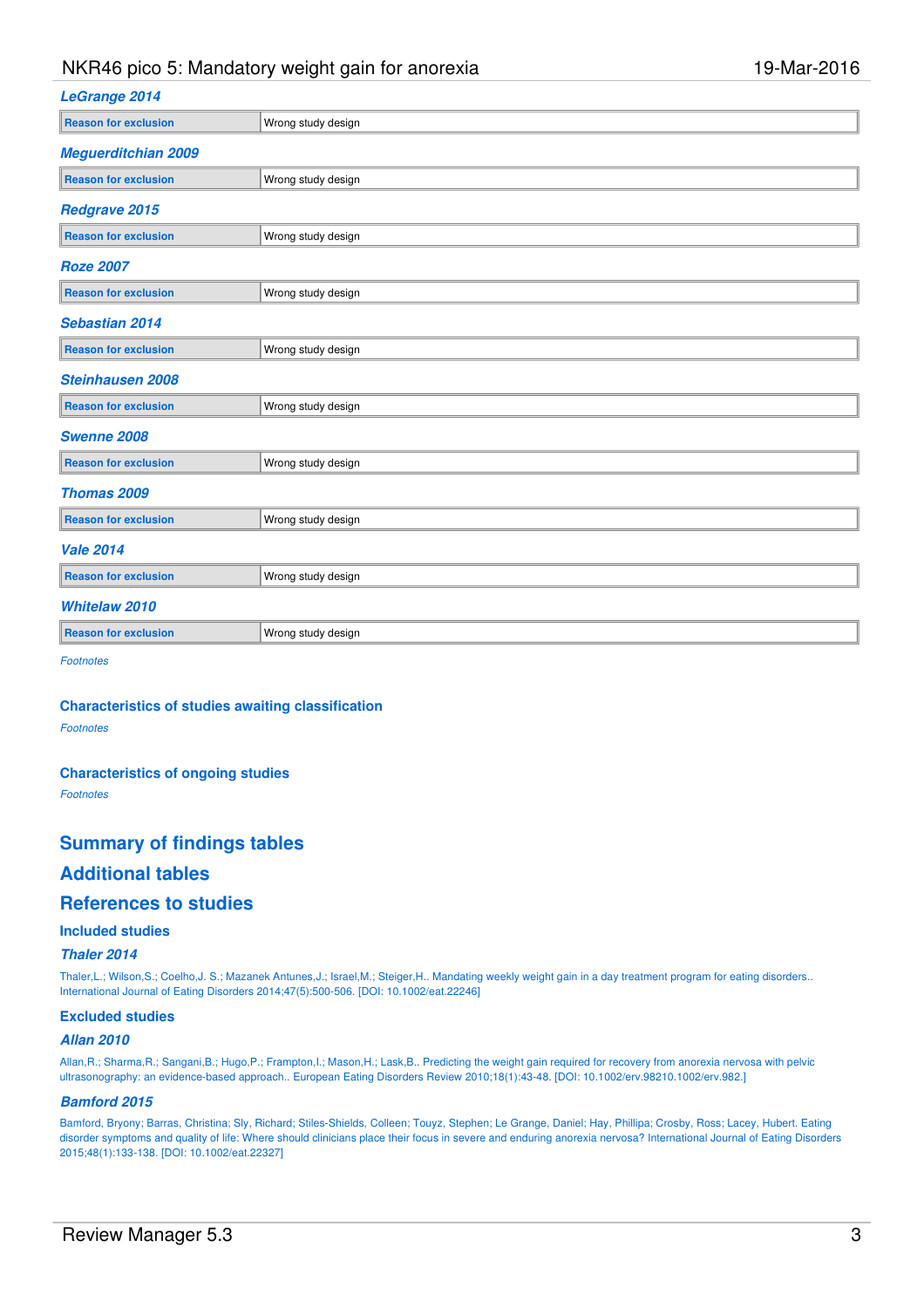## NKR46 pico 5: Mandatory weight gain for anorexia 19-Mar-2016

#### **Bolton 2005**

Bolton, James G F; Patel, Sanjeev; Lacey, J Hubert; White, Sarah. A prospective study of changes in bone turnover and bone density associated with regaining weight in women with anorexia nervosa.. Osteoporosis international : a journal established as result of cooperation between the European Foundation for Osteoporosis and the National Osteoporosis Foundation of the USA 2005;16(12):1955-1962. [DOI: ]

#### **Davies 2005**

Davies,Sarah; Jaffa,Tony. Patterns of Weekly Weight Gain during Inpatient Treatment for Adolescents with Anorexia Nervosa.. European Eating Disorders Review 2005;13(4):273-277. [DOI: ]

#### **Dempfle 2013**

Dempfle A.; Herpertz-Dahlmann B.; Timmesfeld N.; Schwarte R.; Egberts KM.; Pfeiffer E.; Fleischhaker C.; Wewetzer C.; Bühren K.. Predictors of the resumption of menses in adolescent anorexia nervosa.. BMC psychiatry 2013;13:308. [DOI: 10.1186/1471-244X-13-308]

#### **Föcker 2015**

Föcker M.: Bühren K.; Timmesfeld N.; Dempfle A.; Knoll S.; Schwarte R.; Egberts KM.; Pfeiffer E.; Fleischhaker C.; Wewetzer C.; Hebebrand J.; Herpertz-Dahlmann B.. The relationship between premorbid body weight and weight at referral, at discharge and at 1-year follow-up in anorexia nervosa.. European child & adolescent psychiatry 2015;24(5):537-44. [DOI: 10.1007/s00787-014-0605-0]

#### **Garber 2012**

Garber,Andrea K.; Michihata,Nobuaki; Hetnal,Katherine; Shafer,MaryAnn; Moscicki,AnnaBarbara. A prospective examination of weight gain in hospitalized adolescents with anorexia nervosa on a recommended refeeding protocol.. Journal of Adolescent Health 2012;50(1):24-29. [DOI: ]

#### **Katzman 2012**

Katzman D.K.. Refeeding hospitalized adolescents with anorexia nervosa: Is "start low, advance slow" urban legend or evidence based? Journal of Adolescent Health 2012;50(1):1-2. [DOI: ]

#### **LeGrange 2013**

Le Grange,Daniel. Examining refeeding protocols for adolescents with anorexia nervosa (Again): Challenges to current practices. Journal of Adolescent Health 2013;53(5):555-556. [DOI: ]

#### **LeGrange 2014**

Le Grange,Daniel; Accurso,Erin C.; Lock,James; Agras,Stewart; Bryson,Susan W.. Early weight gain predicts outcome in two treatments for adolescent anorexia nervosa.. International Journal of Eating Disorders 2014;47(2):124-129. [DOI: 10.1002/eat.22221]

#### **Meguerditchian 2009**

Meguerditchian, C.; Samuelian-Massat, C.; Valero, R.; Begu-Le Corroller, A.; Fromont, I.; Mancini, J.; Sparrow, J. D.; Poinso, F.; Vialettes, B.. The impact of weight normalization on quality of recovery in anorexia nervosa. Journal of the American College of Nutrition 2009;28(4):397-404. [DOI: ]

#### **Redgrave 2015**

Redgrave GW.; Coughlin JW.; Schreyer CC.; Martin LM.; Leonpacher AK.; Seide M.; Verdi AM.; Pletch A.; Guarda AS.. Refeeding and weight restoration outcomes in anorexia nervosa: Challenging current guidelines.. The International journal of eating disorders 2015;48(7):866-73. [DOI: 10.1002/eat.22390]

#### **Roze 2007**

Roze, C.; Doyen, C.; Le Heuzey, M. F.; Armoogum, P.; Mouren, M. C.; Leger, J., Predictors of late menarche and adult height in children with anorexia nervosa. Clinical Endocrinology 2007;67(3):462-7. [DOI: ]

#### **Sebastian 2014**

Sebastian, M. R.; Hergenroeder, A.. Does rate of weight gain during hospitalization predict readmission in adolescents with eating disorders? Journal of Adolescent Health 2014;54(2):S78-S79. [DOI: ]

#### **Steinhausen 2008**

Steinhausen HC.; Grigoroiu-Serbanescu M.; Boyadjieva S.; Neumärker KJ.; Winkler Metzke C.. Course and predictors of rehospitalization in adolescent anorexia nervosa in a multisite study.. The International journal of eating disorders 2008;41(1):29-36. [DOI: 10.1002/eat.20414]

#### **Swenne 2008**

Swenne,Ingemar. Weight and growth requirements for menarche in teenage girls with eating disorders, weight loss and primary amenorrhea.. Hormone research 2008;69(3):146-151. [DOI: ]

#### **Thomas 2009**

Thomas,J. J.; Roberto,C. A.; Brownell,K. D.. Eighty-five per cent of what? Discrepancies in the weight cut-off for anorexia nervosa substantially affect the prevalence of underweight.. Psychological medicine 2009;39(5):833-843. [DOI: http://dx.doi.org/10.1017/S0033291708004327]

#### **Vale 2014**

Vale B.; Brito S.; Paulos L.; Moleiro P.. Menstruation disorders in adolescents with eating disorders-target body mass index percentiles for their resolution. Einstein (Sao Paulo, Brazil) 2014;12(2):175-180. [DOI: ]

#### **Whitelaw 2010**

Whitelaw,Melissa; Gilbertson,Heather; Lam,PeiYoong; Sawyer,Susan M.. Does aggressive refeeding in hospitalized adolescents with anorexia nervosa result in increased hypophosphatemia? Journal of Adolescent Health 2010;46(6):577-582. [DOI: ]

#### **Studies awaiting classification**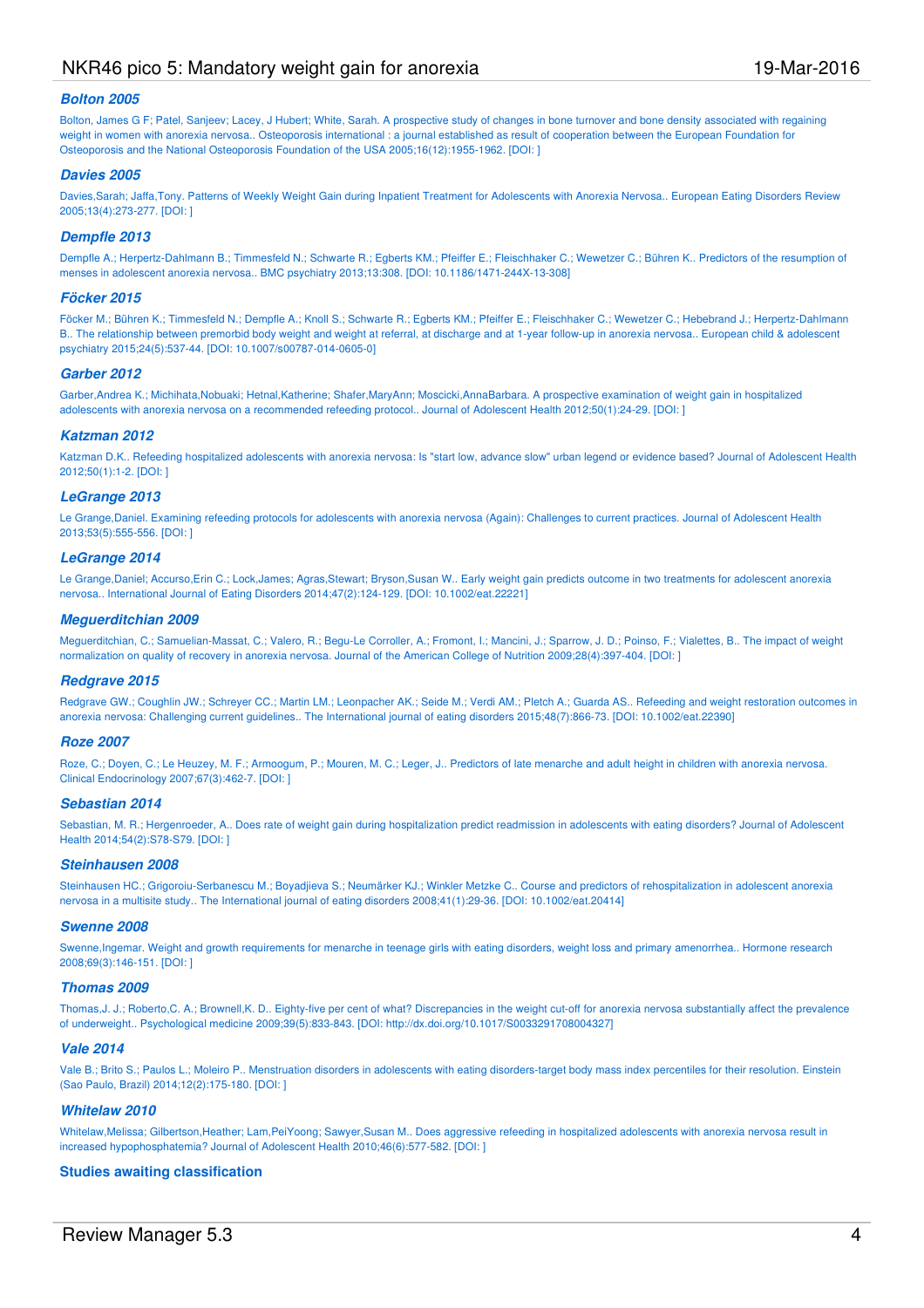### **Ongoing studies**

### **Other references**

### **Additional references**

**Other published versions of this review**

**Classification pending references**

## **Data and analyses**

## **1 Intervention vs Control**

| <b>Outcome or Subgroup</b>                                                                | <b>Studies</b> | <b>Participants</b> | <b>Statistical Method</b>            | <b>Effect Estimate</b>          |
|-------------------------------------------------------------------------------------------|----------------|---------------------|--------------------------------------|---------------------------------|
| 1.1 Adfærdssymptomer (bulimiske episoder,<br>EOT)                                         |                | 89                  | Mean Difference (IV, Random, 95% CI) | $-13.24$ [ $-24.39$ , $-2.09$ ] |
| 1.2 Adfærdssymptomer (dage med opkast, EOT) 1                                             |                | 89                  | Mean Difference (IV, Random, 95% CI) | $-3.02$ [ $-7.60, 1.56$ ]       |
| 1.3 BMI (EOT)                                                                             |                | 89                  | Mean Difference (IV, Random, 95% CI) | $-0.82$ [ $-1.63$ , $-0.01$ ]   |
| 1.4 Psykologiske spiseforstyrrelsessymptomer<br>(EDE-Q total (0-6, lower is better), EOT) |                | 89                  | Mean Difference (IV, Fixed, 95% CI)  | $-0.20$ $[-0.87, 0.47]$         |
| 1.5 Recovery rate                                                                         |                | $\Omega$            | Mean Difference (IV, Fixed, 95% CI)  | Not estimable                   |
| <b>1.6 Livskvalitet</b>                                                                   |                | $\mathbf{0}$        | Mean Difference (IV, Fixed, 95% CI)  | Not estimable                   |
| 1.7 Indlæggelser                                                                          |                | $\mathbf{0}$        | Mean Difference (IV, Fixed, 95% CI)  | Not estimable                   |
| 1.8 Dropout                                                                               |                | 107                 | Risk Ratio (IV, Random, 95% CI)      | $2.72$ [1.44, 5.15]             |

## **Figures**

#### **Figure 1 (Analysis 1.1)**



Forest plot of comparison: 1 Intervention vs Control, outcome: 1.1 Adfærdssymptomer (bulimiske episoder, EOT).

#### **Figure 2 (Analysis 1.2)**

|                                                                                                   | Intervention |            |          | Control        |  |  | Mean Difference | Mean Difference                    |                                                                   |
|---------------------------------------------------------------------------------------------------|--------------|------------|----------|----------------|--|--|-----------------|------------------------------------|-------------------------------------------------------------------|
| <b>Study or Subgroup</b>                                                                          | Mean         |            | SD Total | Mean           |  |  |                 | SD Total Weight IV, Random, 95% CI | IV. Random, 95% CI                                                |
| Thaler 2014                                                                                       |              | 14.1 11.39 |          | 40 17.12 10.45 |  |  | 49 100.0%       | $-3.02$ F7.60. 1.561               |                                                                   |
| Total (95% CI)<br>Heterogeneity: Not applicable<br>Test for overall effect: $Z = 1.29$ (P = 0.20) |              |            | 40       |                |  |  | 49 100.0%       | $-3.02$ [ $-7.60$ , 1.56]          | -20-<br>20<br>10<br>$-10$<br>Favours Intervention Favours Control |

Forest plot of comparison: 1 Intervention vs Control, outcome: 1.2 Adfærdssymptomer (dage med opkast, EOT).

#### **Figure 3 (Analysis 1.3)**

|                                                                                                   | Intervention<br>Control |     |       |                | Mean Difference | <b>Mean Difference</b> |           |                                 |                                      |
|---------------------------------------------------------------------------------------------------|-------------------------|-----|-------|----------------|-----------------|------------------------|-----------|---------------------------------|--------------------------------------|
| <b>Study or Subgroup</b>                                                                          | Mean                    | SD. | Total | Mean           | SD              |                        |           | Total Weight IV, Random, 95% Cl | IV. Random, 95% CI                   |
| Thaler 2014                                                                                       | $-18.54$ 2.03           |     |       | 40 -17.72 1.83 |                 |                        | 49 100.0% | $-0.82$ F1.63. $-0.011$         |                                      |
| Total (95% CI)<br>Heterogeneity: Not applicable<br>Test for overall effect: $Z = 1.98$ (P = 0.05) |                         |     | 40    |                |                 | 49                     | 100.0%    | $-0.82$ [ $-1.63$ , $-0.01$ ]   | Favours Intervention Favours Control |

Forest plot of comparison: 1 Intervention vs Control, outcome: 1.3 BMI (EOT).

#### **Figure 4 (Analysis 1.4)**

|                                                                                                   | Intervention<br>Control |           |     |               | <b>Mean Difference</b> | <b>Mean Difference</b> |                               |                                             |
|---------------------------------------------------------------------------------------------------|-------------------------|-----------|-----|---------------|------------------------|------------------------|-------------------------------|---------------------------------------------|
| <b>Study or Subgroup</b>                                                                          | Mean                    |           |     | SD Total Mean |                        | SD Total Weight        | IV. Fixed. 95% CI             | IV. Fixed, 95% CI                           |
| Thaler 2014                                                                                       |                         | 3.66 1.52 | 40. | 3.86 1.72     |                        |                        | 49 100.0% -0.20 1-0.87, 0.471 |                                             |
| Total (95% CI)<br>Heterogeneity: Not applicable<br>Test for overall effect: $Z = 0.58$ (P = 0.56) |                         |           | 40  |               | 49                     |                        | 100.0% -0.20 [-0.87, 0.47]    | - 4<br>Favours Intervention Favours Control |

Forest plot of comparison: 1 Intervention vs Control, outcome: 1.4 Psykologiske spiseforstyrrelsessymptomer (EDE-Q total (0-6, lower is better), EOT).